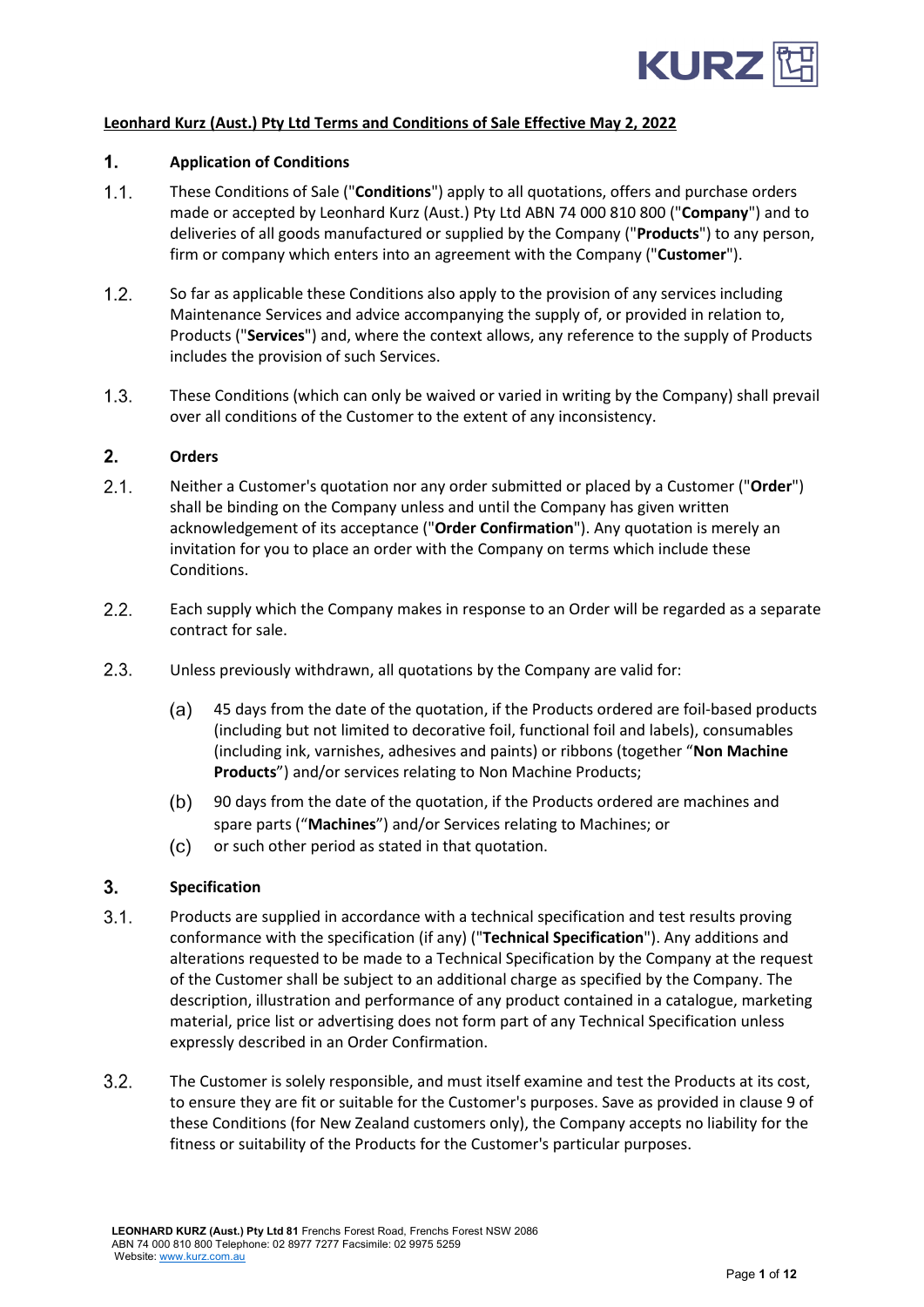

## 4. **Prices and Payment**

## $4.1.$ Prices

- $(a)$ The prices of the Products are the prevailing prices at the time of delivery, whether expressly set out in an Order Confirmation or in a price list published by the Company ("**Prices**");
- $(b)$ Unless otherwise specified all Prices are:
	- quoted in the Customer's local currency (Australian or New Zealand Dollar) ex- $(i)$ factory, exclusive of GST and freight charges;
	- $(ii)$ quoted Ex Works (INCOTERMS® 2020) the Company's nominated warehouse, factory or depot; and
	- $(iii)$ exclusive of all import charges, including customs duties, imposts and levies relating to the import, supply or use of the Products ("**Import Charges**").

The Company reserves the right to charge for delivery and an additional handling fee of AUD \$50 for orders of Products valued at less than AUD \$800.

- <span id="page-1-1"></span><span id="page-1-0"></span> $4.2.$ Payment
	- $(a)$ Unless otherwise agreed by the Company in writing, payment is due in full 30 days from the end of the month following the date of invoice ("**Payment Date**").
	- The Company may charge interest at the rate which is 2% higher than that applied to  $(b)$ commercial overdraft balances of over AUD \$100,000 by the Company's principal bank (CBA in Australia and ASB Bank in New Zealand ("**NZ**") as at the date of these terms), such rate to be compounded and calculated daily on the amount outstanding after the Payment Date until it has been paid in full. In addition, without limiting any right contained above, the Customer will be liable to indemnify the Company for all expenses incurred by it in recovering any amounts which the Customer fails to pay by the due date (including any commission payable to any commercial or mercantile agents and legal costs).
	- $(c)$ If payment is not made in accordance with clause [4.2\(a\),](#page-1-0) or if at any time the credit standing of the Customer, in the opinion of the Company, is at risk or has been impaired, the Company may place your account on credit hold and refuse delivery of any Products ordered until alternative arrangements as to payment or credit in terms satisfactory to the Company have been agreed.
	- $(d)$ The Customer must pay or reimburse the Company all Import Charges. The Customer is responsible for paying any costs associated with the remittance of funds to the Company, including charges by the Company's bank ("**Remittance Costs**"), and the Company reserves the right to charge the Customer for any shortfall of payment due to Remittance Costs.
	- $(e)$ If GST is imposed on a Taxable Supply made by the Company to the Customer under or in connection with these Conditions, the Price of the Taxable Supply shall be equal to the GST- exclusive consideration that the Customer must pay to the Company for the Taxable Supply under these Conditions increased by an amount (the GST Amount) equal to the amount of GST payable by the Customer on that Taxable Supply and the GST Amount is, subject to the Company issuing a Tax Invoice to the Customer, payable at the same time and in the same manner as the consideration to which it relates. In these Conditions "GST" means the goods and services tax or similar value added tax levied or imposed in Australia under the GST Act or in New Zealand under the NZ GST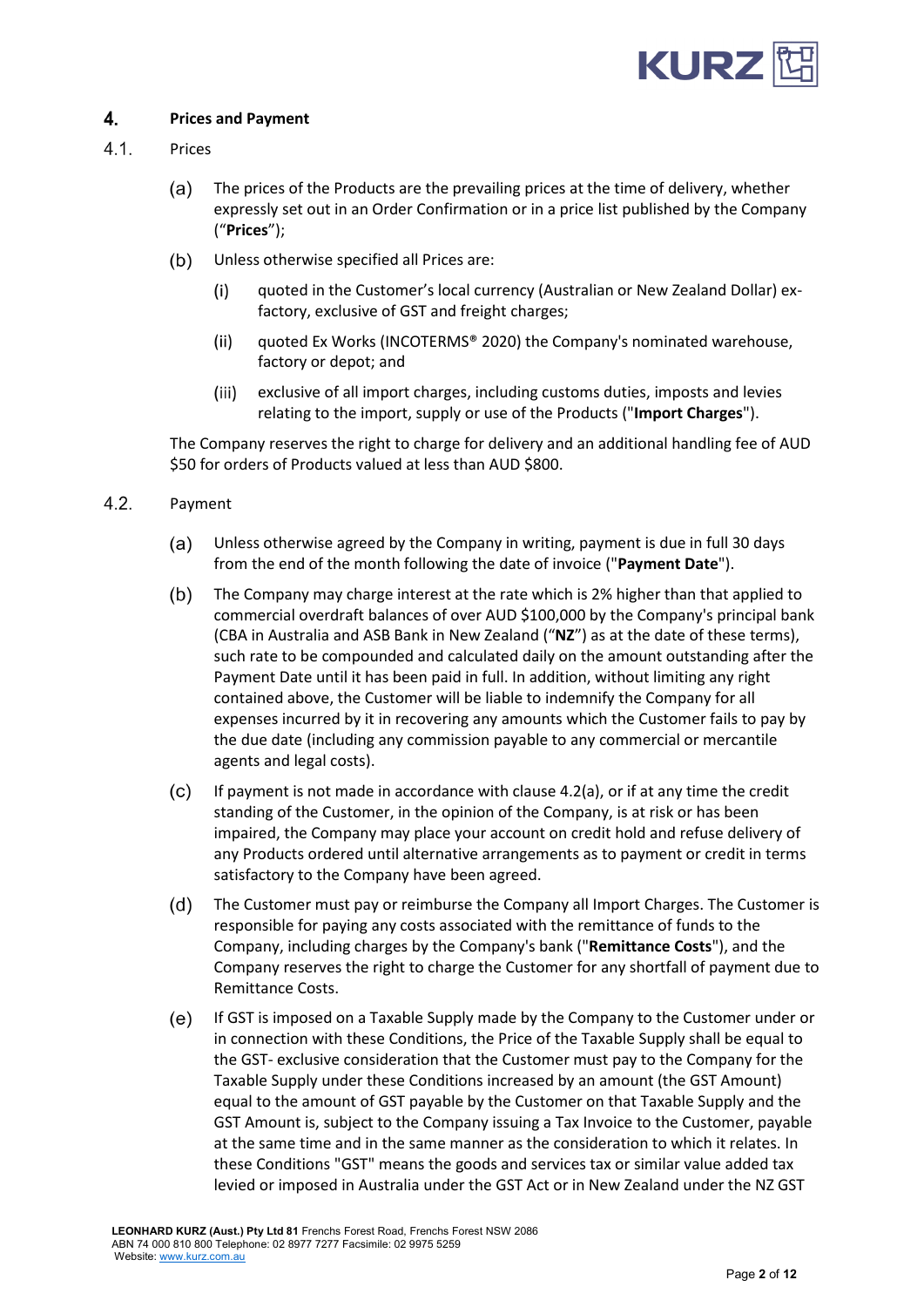

Act and includes any replacement or subsequent similar tax; "GST Act" means A New Tax System (Goods and Services Tax) Act 1999 (Cth), "NZ GST Act" means the New Zealand Goods and Services Tax Act 1985", and "Taxable Supply" and "Tax Invoice" have the same meaning as in the GST Act or NZ GST Act, as applicable.

 $(f)$ The Customer may not withhold or set off any payment or make deductions from any amount owing to the Company without the Company's prior written consent.

## $5<sub>1</sub>$ **Cancellation**

- <span id="page-2-0"></span> $5.1.$ A notice of cancellation or variation of an Order must be submitted by the Customer in writing and is only effective upon to written approval by the Company, whereby such approval can be withheld by the Company in its discretion.
- $5.2.$ When a Customer gives written notice of cancellation or variation and the Company approves such a request in accordance with claus[e 5.1,](#page-2-0) without prejudice to its other rights, the Company reserves the right to charge for all Products and Services it has performed and shall need to perform in fulfilling the Order or, if the work is substantially complete or the Products were made to order or are otherwise not immediately available for sale to another customer at an equivalent price, to charge for the full amount set out in the applicable Order Confirmation in addition to any other costs the Company incurs on the Customer's behalf.

#### <span id="page-2-1"></span>6. **Delivery**

- $6.1.$ Unless the Company otherwise agrees, delivery of Products shall be made to the delivery point specified in the applicable Order Confirmation.
- $6.2.$ Stated delivery times are no more than an estimate by the Company and shall not be binding upon the Company. The Company will not be liable for any consequential or other loss resulting partly or wholly from late delivery.
- $6.3.$ If the quantity of Products delivered does not correspond with the quantity stated in an Order Confirmation, the Customer shall only be liable to pay for the quantity delivered, provided that in no event shall such short or over-delivery entitle the Customer to damages or give the Customer a right to rescind the agreement of which these Conditions form part. The Customer expressly acknowledges that, if the Customer orders Products that are Non Machine Products, the Company may deliver such Non Machine Products, with the quantity that is 5% more or less than the quantity stated in an Order Confirmation.
- 6.4. Any surplus Products delivered shall remain the property of the Company and the Customer shall take all necessary precautions for the safe custody and protection of such surplus Products until the time of their removal by the Company.
- $6.5.$ In no circumstances shall any Products be returned to the Company without its prior written consent. If Products are to be requested to be returned, the Customer must provide details of the seal tape system relating to Delivery (batch number, bar code).

# <span id="page-2-4"></span> $\overline{7}$ . **Passing of Risk and Title**

- <span id="page-2-2"></span> $7.1.$ Unless otherwise agreed by the Company in writing, risk in the Products shall pass to the Customer when the Products are delivered in accordance with clause [6.](#page-2-1)
- <span id="page-2-3"></span> $7.2.$ Notwithstanding that risk passes to the Customer under claus[e 7.1,](#page-2-2) legal and beneficial title ("**Ownership**") in the Products shall remain with the Company until the Price for the Products as well as any other amounts the Customer may owe the Company have been paid in full.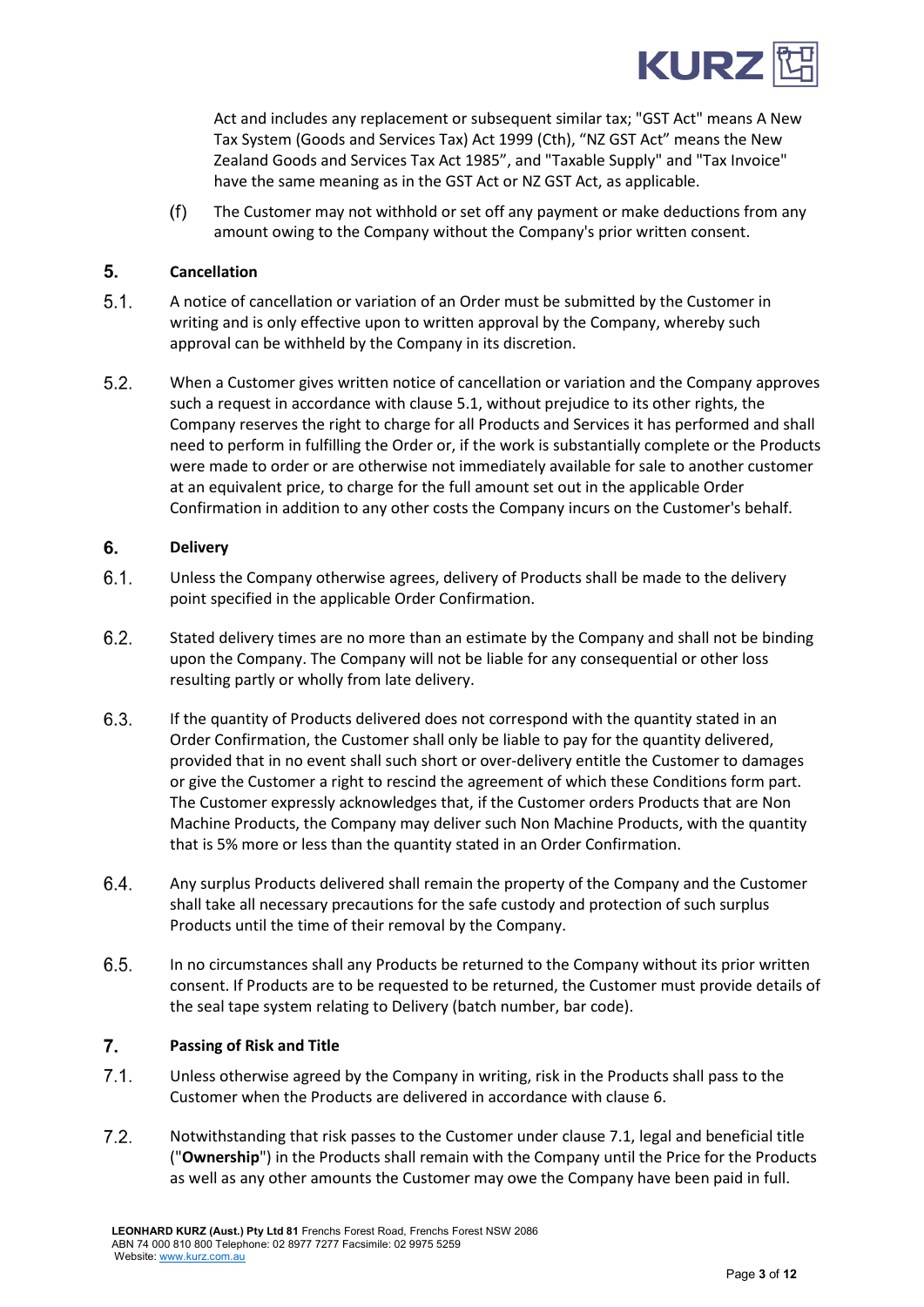

- <span id="page-3-0"></span> $7.3.$ Until such time as Ownership in the Products passes to the Customer, the Customer shall:
	- $(a)$ be in a fiduciary relationship with the Company;
	- $(b)$ store the Products in a manner which makes them readily identifiable as the property of the Company;
	- store the products in compliance with the Storage Conditions & Workability  $(c)$ specifications detailed in the Product's Technical Specification Sheet (copies are available on the Kurz website);
	- $(d)$ hold the Products as bailee of the Company;
	- $(e)$ keep, and provide the Company at any time on reasonable request, proper and complete stock records covering the receipt, identification, storage, location, sale and movement of the Products; and
	- $(f)$ keep the Products insured against theft, damage and destruction.
- <span id="page-3-2"></span> $7.4.$ Notwithstanding clause[s 7.2](#page-2-3) and [7.3](#page-3-0) the Customer is entitled until notified by the Company or until the happening of any of the events set out in clause [7.7](#page-3-1) to:
	- $(a)$ sell the Products in the normal course of its business, in which case the proceeds of resale must be held in trust for the Company in a separate account; or
	- $(b)$ convert the Products into other products or attach, affix or incorporate the Products to or with other products, in which case the parties agree that Company shall have coownership of such other products, and the proportion of such co-ownership shall be in accordance with the ratio of the value of the Products against such other products.
- $7.5.$ The Company is entitled at any time while any debt remains outstanding by the Customer, any Products not paid for or if there are any Products held on consignment or not yet invoiced, to notify the Customer of its intention to take possession of the Products and for this purpose the Customer irrevocably authorises and licenses the Company and its servants and agents to enter upon the land and buildings of the Customer with all necessary equipment to take possession of the Products. The Company is not liable for damage or injury to any premises caused by the Company exercising its rights under this clause.
- $7.6.$ On receipt of notice from the Company or on the happening of any of the events set out in clause [7.7,](#page-3-1) the following applies:
	- $(a)$ The Customer's authority to sell or otherwise deal with the Products as set out in clause [7.4](#page-3-2) is withdrawn;
	- $(b)$ The Company may withhold delivering further Products;
	- $(c)$ The Customer must immediately deliver to the Company all Products which are in the Ownership of the Company.
- <span id="page-3-1"></span> $7.7.$ The Customer shall give immediate notice to the Company of:
	- $(a)$ any notice to the Customer that a receiver or manager is to be or has been appointed over its assets or any part of its business or undertakings;
	- $(b)$ any notice to the Customer that a petition to wind up the Customer is to be or has been presented or any notice of a resolution to wind up the Customer;
	- $(c)$ a decision by the Customer that it intends to make any arrangements with its creditors;
	- $(d)$ any act of bankruptcy as defined in section 40 of the Bankruptcy Act 1966 (Cth.) or, in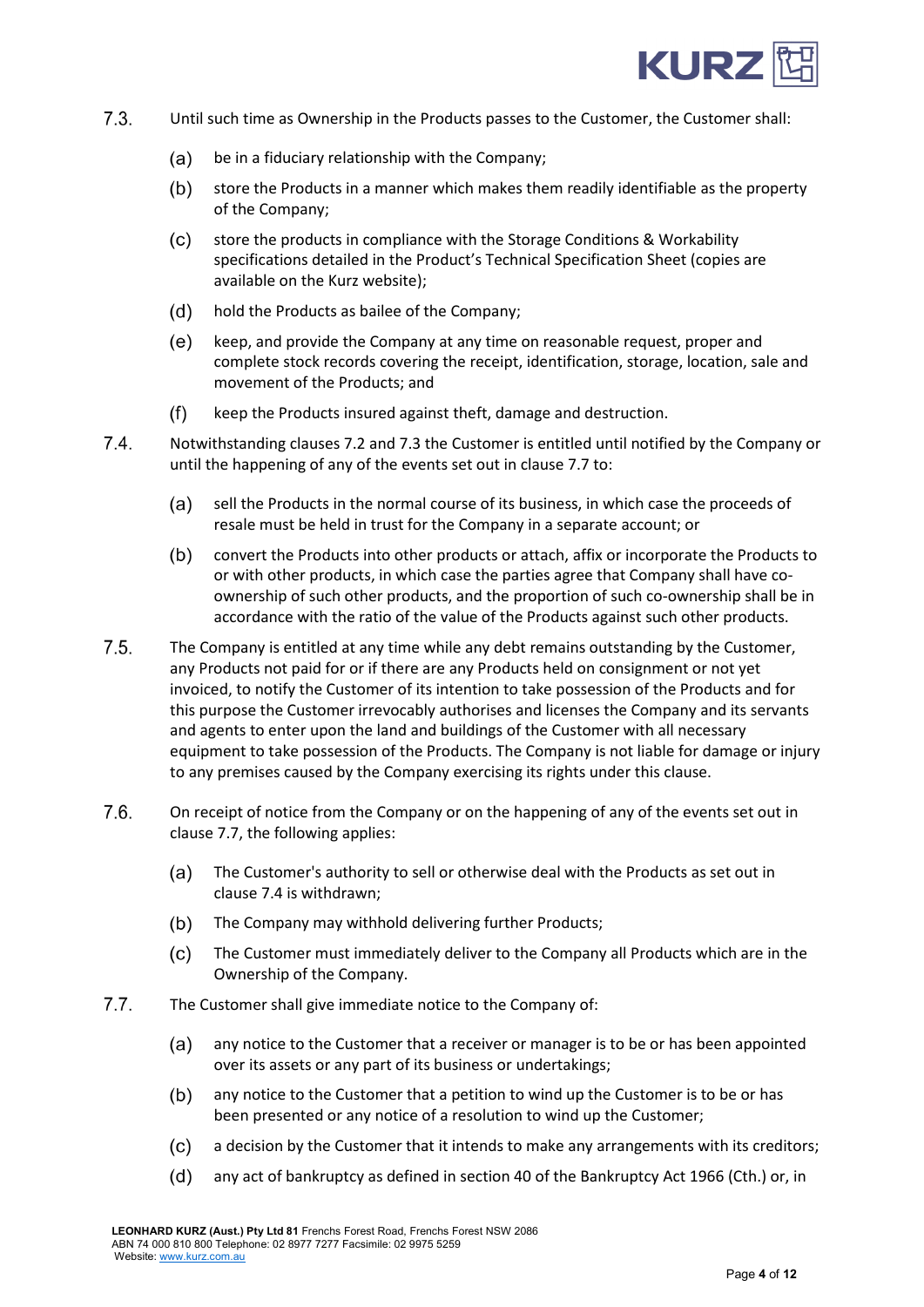

New Zealand, the Insolvency Act 2006; or

 $(e)$ in New Zealand, the fact that the Customer has become insolvent within the meaning of the Companies Act 1993, or a liquidator has been appointed to the Customer.

## <span id="page-4-1"></span>8. **Personal Property Securities Act 2009 ("PPSA") – AUSTRALIAN CUSTOMERS**

- $8.1.$ The Customer acknowledges and agrees that it grants the Company a security interest in the Products and their proceeds by virtue of the Company's retention of title pursuant to claus[e 7](#page-2-4) and that each sale is a security agreement for the purposes of the PPSA.
- $8.2.$ The Customer undertakes to:
	- $(a)$ do all things necessary and provide the Company on request all information the Company requires to register a financing statement or financing change statement on the Personal Property Securities Register ("**PPSR**"); and
	- $(b)$ not to change its name in any form or other details on the PPSR without first notifying the Company.
- 8.3. The Customer waives its rights to receive a verification statement in respect of any financing statement or financing change statement in respect of the security interest created by these Conditions.
- 8.4. To the maximum extent permitted by law, the Customer waives any rights it may have pursuant to, and the parties contract out of, the following sections of the PPSA:
	- $(a)$ section 95 (notice of removal of accession);
	- $(b)$ section 123(2) (notice of seizure);
	- $(c)$ section 125 (obligation to dispose of or retain collateral);
	- $(d)$ section 129(2) (notice of disposal by purchase);
	- $(e)$ section 130 (notice of disposal);
	- $(f)$ section 132(3)(d) (contents of statement of account after disposal);
	- $(g)$ section 132(4) (statement of account if no disposal);
	- $(h)$ section 135 (notice of retention);
	- $(i)$ section 142 (redemption of collateral); and
	- $(i)$ section 143 (reinstatement of security agreement).
- $8.5.$ The Customer shall reimburse the Company for any fees payable by the Company in relation to the registration of the security interest created by these Conditions, including registration fees and maintenance fees.
- $8.6.$ Unless otherwise defined in these Conditions, the terms and expressions used in this clause [8](#page-4-1) have the meanings given to them, or by virtue of, the PPSA.

#### <span id="page-4-0"></span>9. **Personal Property Securities Act 1999 ("NZ PPSA") – NEW ZEALAND CUSTOMERS**

 $9.1.$ The Customer acknowledges and agrees that it grants the Company a security interest in the Products and their proceeds by virtue of the Company's retention of title pursuant to claus[e 7](#page-2-4) and that each sale is a security agreement for the purposes of the NZ PPSA.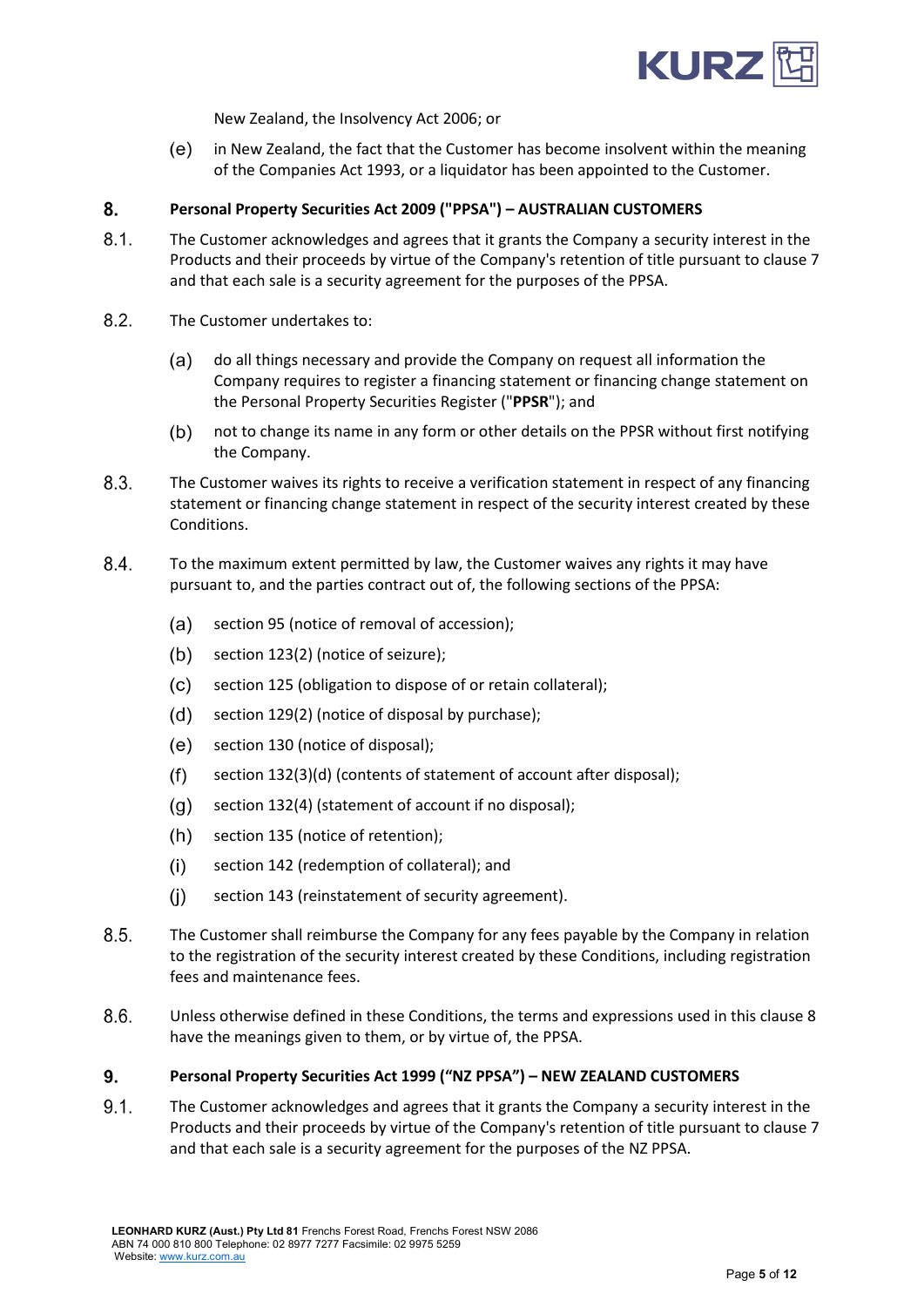

- $9.2.$ The Customer undertakes to:
	- (a) do all things necessary and provide the Company on request all information the Company requires to register a financing statement or financing change statement on the New Zealand Personal Property Securities Register ("**NZ PPSR**"); and
	- not to change its name in any form, or other details as contained in the financing  $(b)$ statement registered on the NZ PPSR without first notifying the Company.
- 9.3. The Customer waives its rights under section 145 of the NZ PPSA to receive a verification statement in respect of any financing statement or financing change statement in respect of the security interest created by these Conditions.
- 9.4. To the maximum extent permitted by law, the Customer waives any rights it may have pursuant to, and the parties contract out of, the following sections of the NZ PPSA:
	- $(a)$ Section 114(1)(a) (to receive notice of a proposal to sell collateral);
	- $(b)$ Section 116 (to receive a statement of account);
	- $(c)$ Section 120(2) (to receive notice of any proposal of the Company to retain collateral);
	- $(d)$ Section 121 (to object to any proposal of the Company to retain collateral);
	- $(e)$ Section 125 (to not have goods damaged if the Company removes an accession);
	- $(f)$ Section 129 (to receive notice of the removal of an accession);
	- $(q)$ Section 131 (to apply to the Court for an order concerning the removal of an accession);
	- $(h)$ Section 132 (to redeem collateral); and
	- $(i)$ Section 133 (to reinstate the security agreement).
- 9.5. The Customer shall reimburse the Company for any fees payable by the Company in relation to the registration of the security interest created by these Conditions, including registration fees and maintenance fees.
- 9.6. Unless otherwise defined in these Conditions, the terms and expressions used in this clause [9](#page-4-0) have the meanings given to them, or by virtue of, the NZ PPSA.

## $10.$ **Conditions and Warranties**

- $10.1.$ Save as expressly provided in these Conditions or the agreement of which these Conditions form part or in the Competition and Consumer Act 2010 (Cth) ("**Act**") and equivalent State and Territory or New Zealand legislation:
	- $(a)$ all conditions, warranties or consumer guarantees (whether express or implied by statute or common law or arising from conduct or by previous course of dealing or trade custom or trade usage or otherwise) as to the quality of the Products or their fitness for any particular purpose (even if that purpose is made known expressly or by implication to the Company) or any other matter covered by the conditions and warranties implied by Part 3-2 Div. 1 of the Act (other than sections 51, 52 and 53) are hereby expressly excluded; and
	- $(b)$ the Company accepts no liability for any loss, damage, cost, loss of profits, anticipated savings, wasted expenditure, loss of contracts with third parties, goodwill or any type of special, indirect or consequential loss ("**Loss**") whether suffered by the Customer or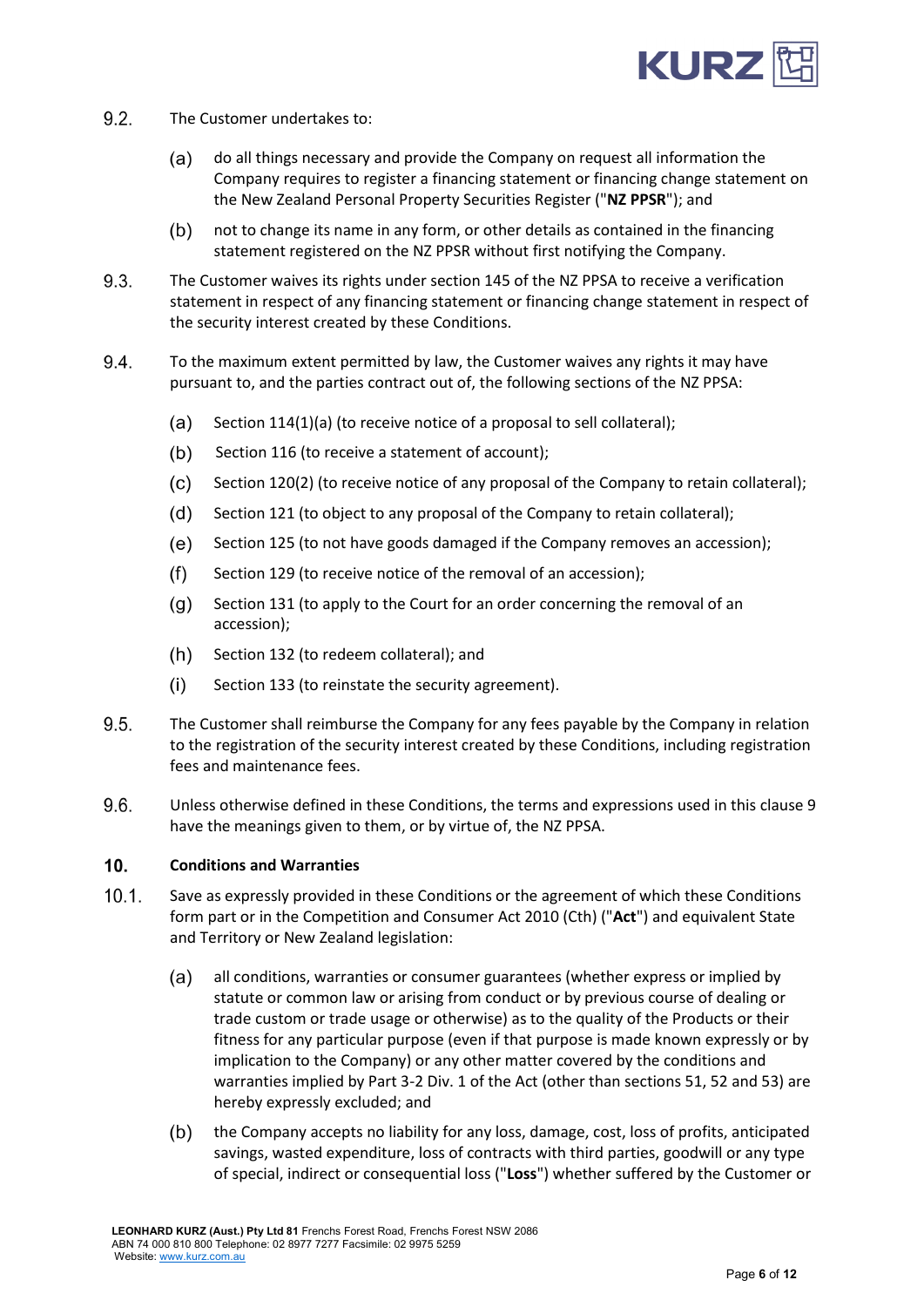

by any third party and whether or not the Company was aware that such Loss was possible or such Loss was otherwise foreseeable, whether such Loss arises from any representation, recommendation or advice made or given in relation to the Products, the use of the Products, or the failure by the Company to observe and fulfill its obligations under these Conditions or otherwise.

- $10.2.$ To the fullest extent permitted by law, the Company's liability for any breach of a consumer guarantee implied by the Competition and Consumer Act 2010 (Cth) or, in New Zealand, the Consumer Guarantees Act 1993, (and which cannot be excluded) shall be limited to any one or more of the following (as determined by the Company in its absolute discretion):
	- $(a)$ in the case of Products, the replacement repair or payment of the cost of replacement or repair of the Products; and
	- $(b)$ in the case of Services, supplying the Services again or payment of the cost of having the Services supplied again.

#### $11.$ **Warranty for Defective Products**

- <span id="page-6-1"></span> $11.1.$ Subject to claus[e 11.2,](#page-6-0) the Company undertakes that if the Products are found upon inspection by or on behalf of the Company not to conform to the applicable Technical Specification, the Company shall (at its option):
	- $(a)$ replace the Products found not to conform to the Technical Specification;
	- $(b)$ bring the Products into conformity with the Technical Specification; or
	- $(c)$ take back the Products found not to conform to the Technical Specification and refund the appropriate part of the purchase Price,

provided that:

- $(d)$ the Customer must inspect the Products and notifies the Company that the Products do not conform to the applicable Technical Specification, within 7 days of the delivery date of such Products;
- (e) the liability of the Company shall in no event exceed the purchase Price of the Products; and
- the Customer has performed all its contractual obligations under these Conditions.  $(f)$
- <span id="page-6-0"></span> $11.2.$ The warranty does not cover: in transit damage; failure to comply with the original supplier's or manufacturer's warranty; willful abuse or misuse; general wear and tear. This warranty is voided and does not cover any damage caused by the use of other than genuine original manufacturer's parts and consumables. This warranty does not cover any products sold 'as is' or used in breach of manufacturer's warranty, any damage from cleaning or repair by anyone without written authorisation from the Company, any damage caused by products not used according to product instructions, consequential damage or incidental damages (except as provided for in the ACL or New Zealand Consumer Guarantees Act 1993, in either case, which cannot be excluded), personal injury, lost profits, lost savings or other economic damages, loss of use of the goods, rental or hire use, damage from prolonged exposure to fire or heat, damage from fraud, intentional acts, war, hostilities, terrorism or vandalism or acts of God.
- $11.3.$ The warranty set out in claus[e 11.1](#page-6-1) does not apply unless:
	- the Products have been properly handled, stored, used and/or maintained and any  $(a)$ instructions by the Company in relation to the Products have been fully observed;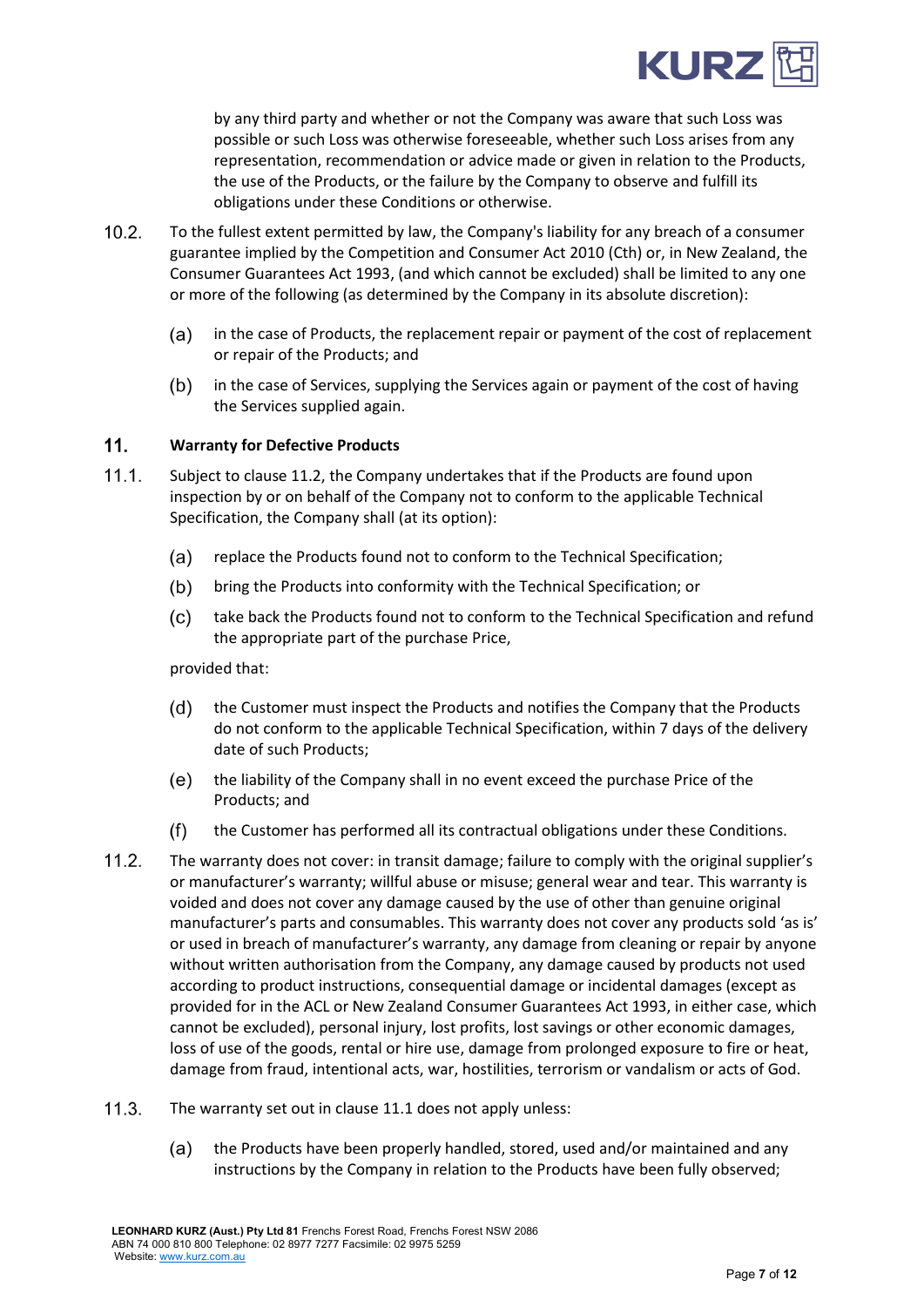

- $(b)$ the Customer gives written notice to the Company of the alleged defect in the Products, such notice to be received by the Company within 7 days of the date when such defect appeared or ought to have been discoverable;
- $(c)$ the Customer gives the Company a reasonable opportunity to inspect the Products; and
- the Customer makes no further use of the Products that are alleged to be defective, or  $(d)$ any plant, machinery or other equipment into which the Products have been incorporated, after the Customer discovers or ought to have discovered that the Products were defective.
- $11.4.$ The Customer must indemnify the Company against all liability, claims, damage, loss, costs and expenses (including, without limitation, legal fees, costs and disbursements on a full indemnity basis), whether incurred against or by it in respect of any:
	- $(a)$ personal injury;
	- $(b)$ damage to tangible property; or
	- $(c)$ a claim by a third party;

in connection with the Products or the usage of Products delivered under these conditions.

#### $12.$ **Force Majeure**

 $12.1.$ The Company shall not be liable for any loss or damage caused by delay in the performance or non-performance of any of its obligations under these Conditions occasioned by any cause whatsoever that is beyond the Company's control including but not limited to: Act of God; war; civil disturbance; requisitioning governmental restrictions, prohibitions or enactments of any kind; import or export regulations; strikes; lockouts or other industrial disputes (whether involving its own employees or those of any other person); difficulties in obtaining workmen or materials; breakdown of machinery; breakdowns in production or other plant interruptions, traffic problems; fires; or accident or other comparable circumstances for which the Company is not responsible. If any such event occurs the Company may vary, cancel or suspend any Order Confirmation or agreement of which these Conditions form part without incurring any liability for any such loss or damage.

## <span id="page-7-0"></span> $13.$ **Intellectual Property**

- $13.1.$ The Company for and on behalf of itself and its related bodies corporate, reserves ownership in any intellectual property rights, relating to the Products. Nothing in these Conditions operates or is intended to deny the Company or its related bodies corporate, or confer on the Customer, such rights or any other intellectual property rights in the Products.
- $13.2.$ If a third party asserts a claim for breach of its intellectual property rights arising from the supply or use of the Products the Customer shall immediately inform the Company and the Company shall be solely responsible for the defense, resolution and settlement of any such claim. The Customer shall at the Company's cost and request render such reasonable assistance as the Company requires in defending any such claim. In no circumstances shall the Customer acknowledge or concede the validity of any such claim except with the Company's express written consent. If any such claim against the Company succeeds, the Company shall at its option, use its best endeavours to obtain a right to use or license any such intellectual property rights or modify the Products or replace them at its cost.
- $13.3.$ The Customer shall indemnify the Company for and in respect of claims by any third party in relation to the Products which arise from, or can be attributed to, the special requirements or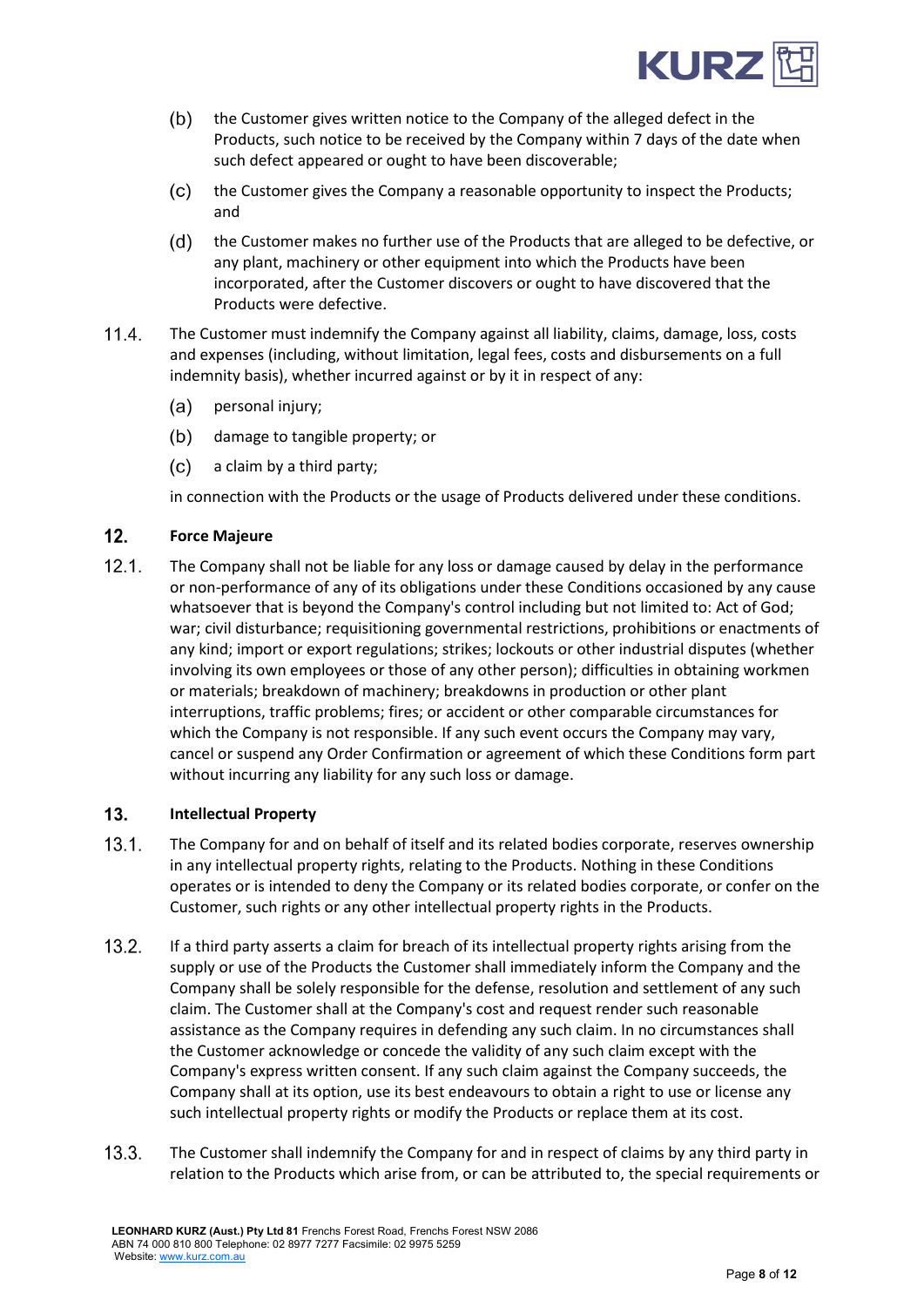

specifications of the Customer, including the use or transfer of designs, logos, trademarks, holograms and stamping tools in the manufacture, production and labelling of the Products.

 $13.4.$ In this clause [13](#page-7-0) a reference to intellectual property rights includes patents, trademarks, copyright, registered designs and licenses and applications in respect of any of the above.

#### $14.$ **Confidentiality**

 $14.1.$ The Customer shall not without the written consent of the Company disclose to any third party or use for any purpose other than contemplated under the agreement of which these Conditions form part any proprietary or confidential documents, knowledge and information, prices, tools, molds, samples, models, profiles, drawings, data standard sheets, manuscripts and other technical documentation supplied or made known to the Customer by the Company.

#### $15.$ **General**

- $15.1.$ The Company becomes the owner of parts that are replaced. Replacement parts may not be exactly the same as the originals. The Company may use reconditioned parts rather than new parts, as replacements.
- $15.2.$ The Customer must allow the Company to take goods away to its workshop, if that is reasonably required, so the Company can carry out any maintenance or warranty repairs.
- $15.3.$ The Customer agrees and understands that the Company shall not be responsible or liable for any loss, damage, corruption, disclosure or alteration of any files, folders, data, programs or any of confidential, proprietary, business and/or personal information or removable media (Data) during installation or service of any Product. The Customer is responsible for any and all restoration and reconstruction of lost, damaged, corrupted or altered data.
- $15.4.$ Both parties shall observe the applicable laws, legislations and regulations. The Customer must not commit into any kind of corruption or bribe activities, and must respect the basic human rights and the ban on child labour and forced labour, take responsibility for the health and safety of its employees, and use its best efforts to promote the observance of these principles on social responsibility among its suppliers.

#### 16. **Assignment**

 $16.1.$ The agreement of which these Conditions form part is personal to the Customer and may only be assigned by the Customer with the prior written and informed consent of the Company.

#### $17.$ **Waiver**

 $17.1.$ No neglect, delay or indulgence on the part of the Company in enforcing these Conditions shall prejudice the rights of the Company or be construed as a waiver of any such rights.

## 18. **Severability**

 $18.1.$ If anyone or part of these Conditions is illegal, invalid or unenforceable it shall be read down so far as necessary to give it a valid and enforceable operation or, if that is not possible, it shall be severed from these Conditions, but in any event the remaining Conditions and any other provisions of the agreement of which these Conditions form part shall remain in full force and effect.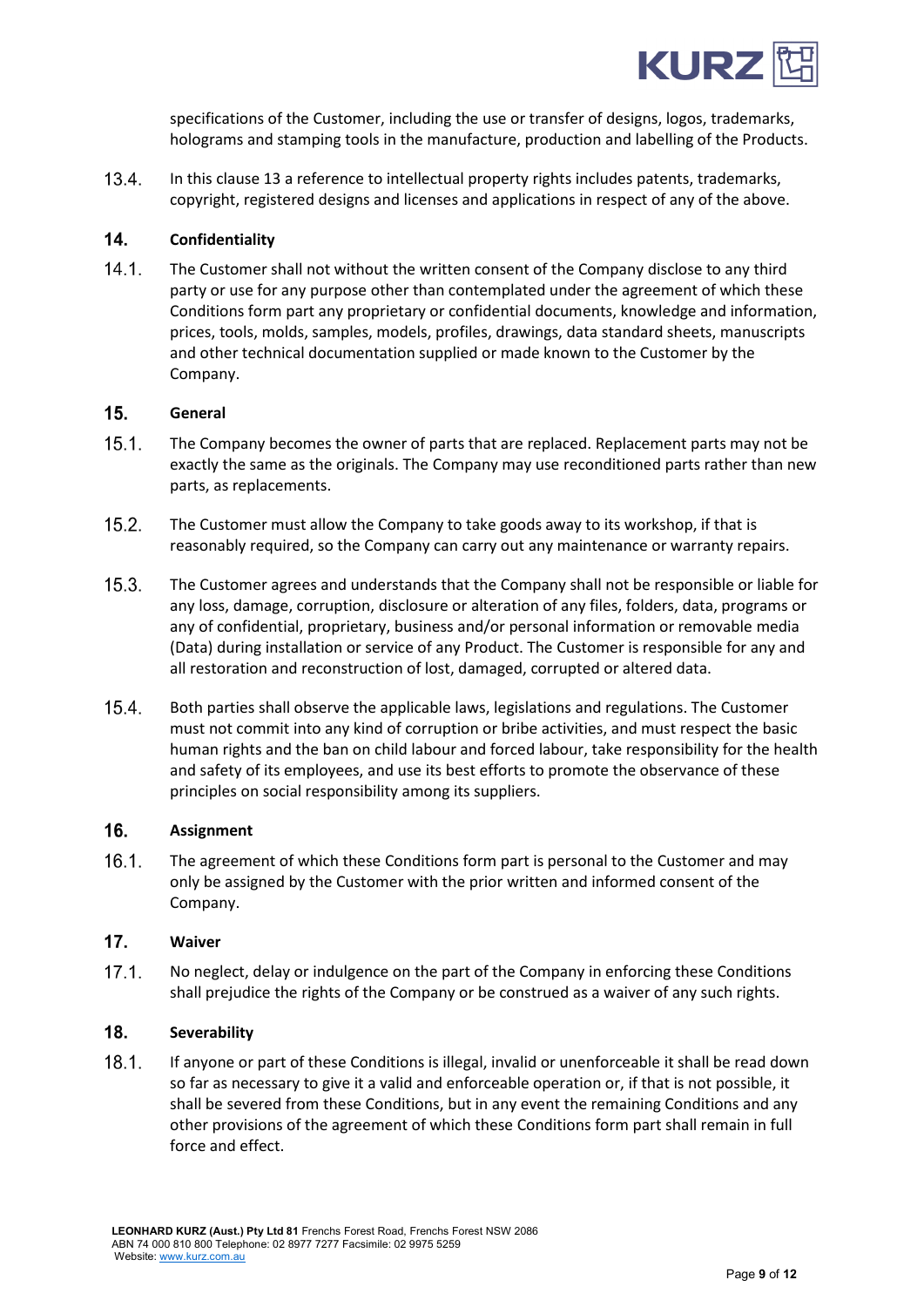

#### $19<sub>1</sub>$ **Governing Law**

 $19.1.$ The Conditions and any agreement of which they form part are governed by and must be construed in accordance with the laws which apply in the State of New South Wales. The parties submit to the non-exclusive jurisdiction of the courts of that State and the Commonwealth of Australia in respect of all matters or things arising out of these Conditions.

#### 20. **Additional Terms if goods are provided on Consignment**

- $20.1.$ The Customer shall by no later than 2 days before the end of each month furnish the Company with monthly statements indicating all Products used by the Customer during that month and the extent of the current inventory of Products held but not yet used or paid for.
- $20.2.$ The Company shall invoice the Customer for those Products used during each respective month.
- $20.3.$ Products are determined as having been used:
	- once the packaging has been opened for whatever reason whether or not the Product (a) has in fact been utilised by the Customer; or
	- $(b)$ if they are lost or damaged; or
	- $(c)$ 3 months from the date of delivery.
- $20.4.$ The Company shall replenish inventory as is required but in any event such inventory shall not exceed 3 months average use by the Customer or as is otherwise agreed.
- $20.5.$ Prices for Product shall be those prevailing at the time of use and not at the time of delivery.

# $21.$ **Additional Terms for Maintenance Services**

- $21.1.$ Maintenance Services
	- $(a)$ In the event the Customer has engaged the Company ("**Service Provider**") to perform the services described in the Service and Preventive Maintenance Agreement ("**Services Agreement**"), the terms and conditions contained in this document will apply to the supply of such services.
	- $(b)$ The Service Provider agrees to provide the services described in the addendum to the Services Agreement.
	- $(c)$ In the event that the Customer requests the Service Provider to provide services over and above that described in the addendum to the Services Agreement:
	- The Customer must provide a full specification of the services required; and  $(d)$
	- $(e)$ The Service Provider will respond to the request detailing the costs for such additional services.
- <span id="page-9-0"></span> $21.2.$ Term
	- $(a)$ The Services Agreement will remain in force and will automatically renew for the same fixed Service Interval at the renewal date unless the Customer provides the Service Provider with no less than thirty days (30) written notice prior to the renewal date of its intention to terminate. This is an essential term.
	- $(b)$ The Customer acknowledges that the notice provisions in this clause are required in order for the Service Provider to engage the resources required to comply with its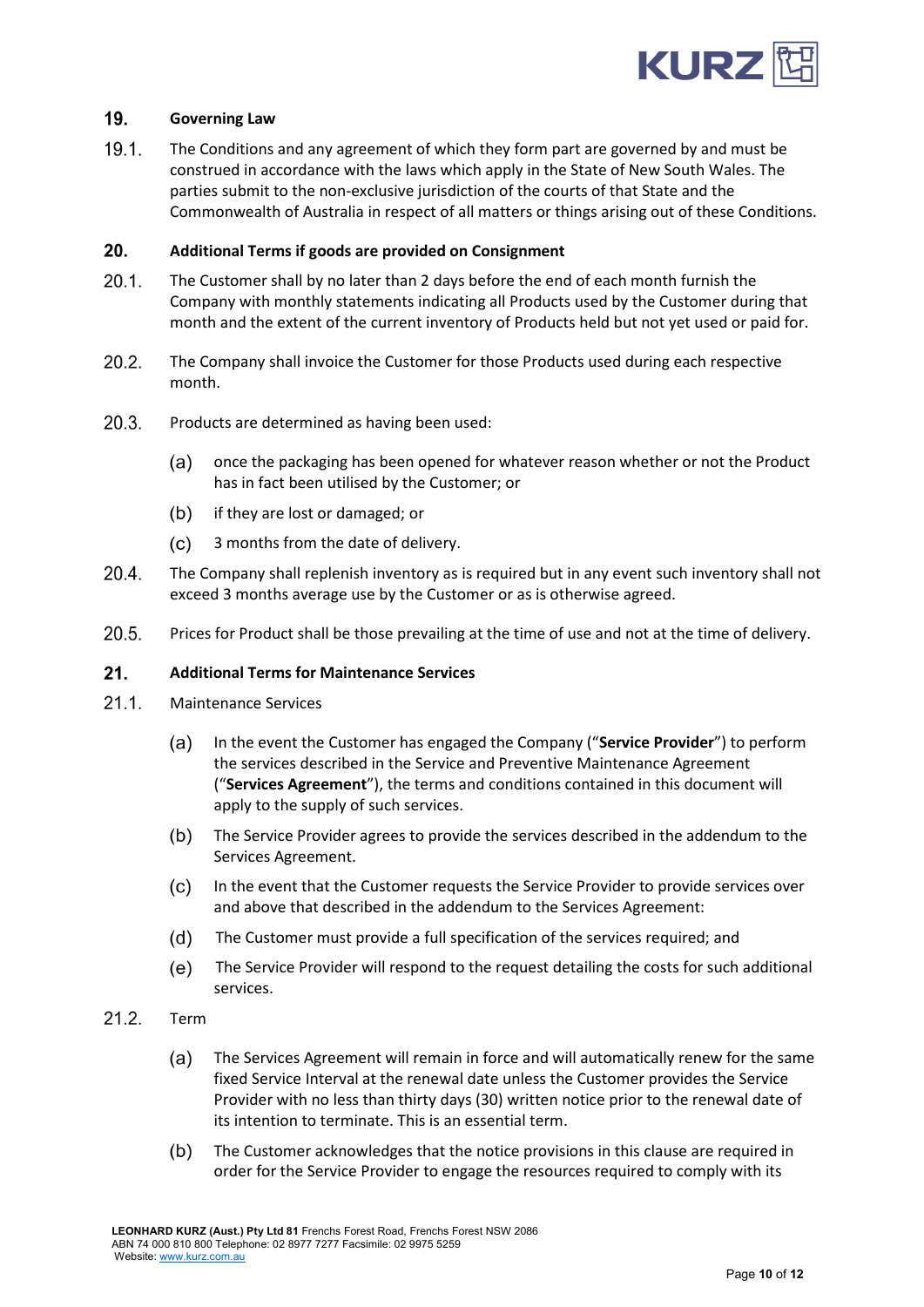

obligations under the Services Agreement and if sufficient notice is not given, the Service Provider will suffer loss and/or damages in the amount of that which is equal to or exceeding the renewal fees.

- $21.3.$ Access for Maintenance
	- Subject to clause [21.2\(](#page-9-0)b), the Customer will ensure the Service Provider's maintenance  $(a)$ personnel have access to the equipment at all reasonable times for the purpose of providing services.
	- $(b)$ The Customer may refuse access to the Service Provider's maintenance personnel at any time for reasons of security. Unless the refusal is based on a reasonable belief by the Customer that the Service Provider's personnel pose a threat to the security of the Customer's premises, facilities or personnel, the Service Provider's obligations under this Agreement will be suspended for the duration of the period during which access is denied pursuant to this subclause.
- $21.4.$ Maintenance Fees
	- $(a)$ Except as otherwise specified herein, the Customer shall pay the fees for the services as specified in the Services Agreement. Such fees are due and payable under the Services Agreement shall be payable in AUD.
	- $(b)$ Service fees are reviewed annually and may be increased at this time.
	- $(c)$ The Service Provider may make an additional charge for the services requested by the Customer and provided by the Service Provider if such services are not specially included in the Services Agreement.
- <span id="page-10-0"></span> $21.5.$ Payment

The payment terms described in clause [4.2](#page-1-1) of this document apply to this clause [21.5.](#page-10-0)

- $21.6.$ Warranties – Maintenance
	- $(a)$ The Service Provider warrants that:
		- The services will be provided in accordance with the addendum to the Services  $(i)$ Agreement; and
		- They will employ appropriate techniques and standards.  $(ii)$
	- $(b)$ Where the Service Provider replaces parts of the equipment pursuant to this agreement, the Service Provider warrants that the replacement parts will be:
		- $(i)$ of at least equal quality to the replaced parts;
		- free from defects in materials and workmanship; and  $(ii)$
		- suitable for normal use as reasonably contemplated by the Customer.  $(iii)$
	- $(c)$ The Service Provider will meet all costs incidental to the discharge of its warranty obligations including the provision of back-up equipment and any packing, freighting, disassembly and reassembly costs.
- $21.7.$ Customer's acknowledgement
	- $(a)$ Services provided under this Agreement are contingent upon the proper use of the equipment by the Customer. This agreement does not cover service work necessitated by:
		- $(i)$ accidental damage to the equipment;